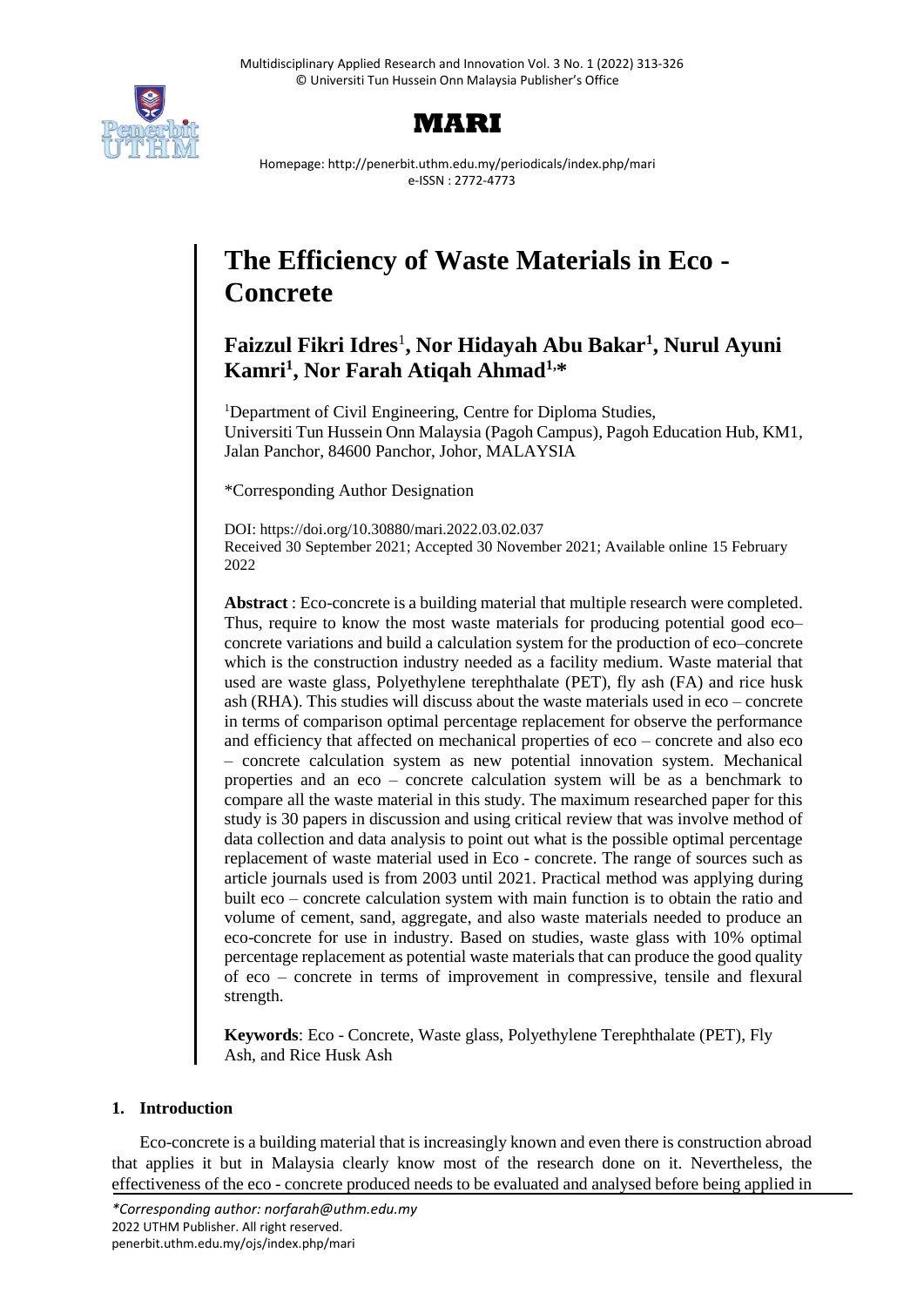industry. According to the issue of this studies, the term efficiency of waste materials is result when waste materials used in concrete that will give huge impact in production the good sustainable materials in construction industry. The efficiency observed from comparison optimal percentage of waste material replacement that will give effect on mechanical properties of concrete. Originally, conventional concrete existed before the eco - concrete. Generally, terminology of concrete is a composite man made material that make from water, aggregate and also Portland cement as a three basic component. While the definition of eco – concrete is an evolution of concrete which apply recycled materials. Terms eco in this studies refer to combination of economic and environmental performance in concrete. Thus, among the materials for making this eco - concrete are Poly Ethylene Terephethalate (PET), rice husk, fly ash and waste glass. Eco-concrete also has its own advantages which will influence the process and management of construction such as good thermal resistance when mixed with concrete [1] environmental friendly and economical.

In addition, different types of waste materials mix in concrete will influence the mechanical properties of eco – concrete such as bring a lot of loading, strength, long-lasting and others. Thus, although various studies have been done, what wastes are most widely used and have the potential of best impact on eco-concrete manufacturing? The real question is how effectively the waste materials applied in the eco-concrete produced will be beneficial? Besides, eventhough multiple research of eco – concrete was done but what are the ways or systems that can facilitate the process of eco - concrete production. Therefore, the waste materials for producing potential great eco – concrete variations should be studied and calculation system for determine amount of component in eco – concrete must be introduced.

#### 1.1 Objective of this studies

The objective of this studies are as follows:

i. To identify the most potential waste materials applied eco-concrete in research by compare the optimal percentage replacement for observe the performance and efficiency in terms effect on mechanical properties of eco - concrete.

ii. To build a calculation system for the production of eco - concrete as a facility medium in the construction industry by applying suggestion optimal percentage replacement of waste materials.

#### 1.2 Scope and limitation

This study focuses on reviewing effectiveness of waste material in eco concrete. The information collection will be conducted by gathering various type of document such as article journal, research paper and book about waste material such as PET, rice husk, waste glass, and fly ash through year 2003 until now. The study will consider of what is the optimal waste material use in eco concrete and evaluate each waste material mechanical properties. Eco - concrete calculation was execute to make it easier for the construction industry to estimate the ratio of each material to produce the strong eco – concrete.

#### **2. Methodology**

The objective of this study is to identify the most potential waste materials applied eco-concrete in research by compare the optimal percentage replacement for observe the performance and efficiency in terms effect on mechanical properties of eco – concrete and also build a calculation system for the production of eco - concrete as a facility medium in the construction industry by applying suggestion optimal percentage replacement of waste materials. Method of data collection to provides the data needed were using. Definition method of data collection is the instrument type from collection information and data of article or journal about the percentage of making the eco-concrete using waste such as fly ash, Polyethylene terephthalate (PET), rise husk and waste glass. Besides, method of eco – concrete design as medium to run for get the suitable ratio and volume of each component to built eco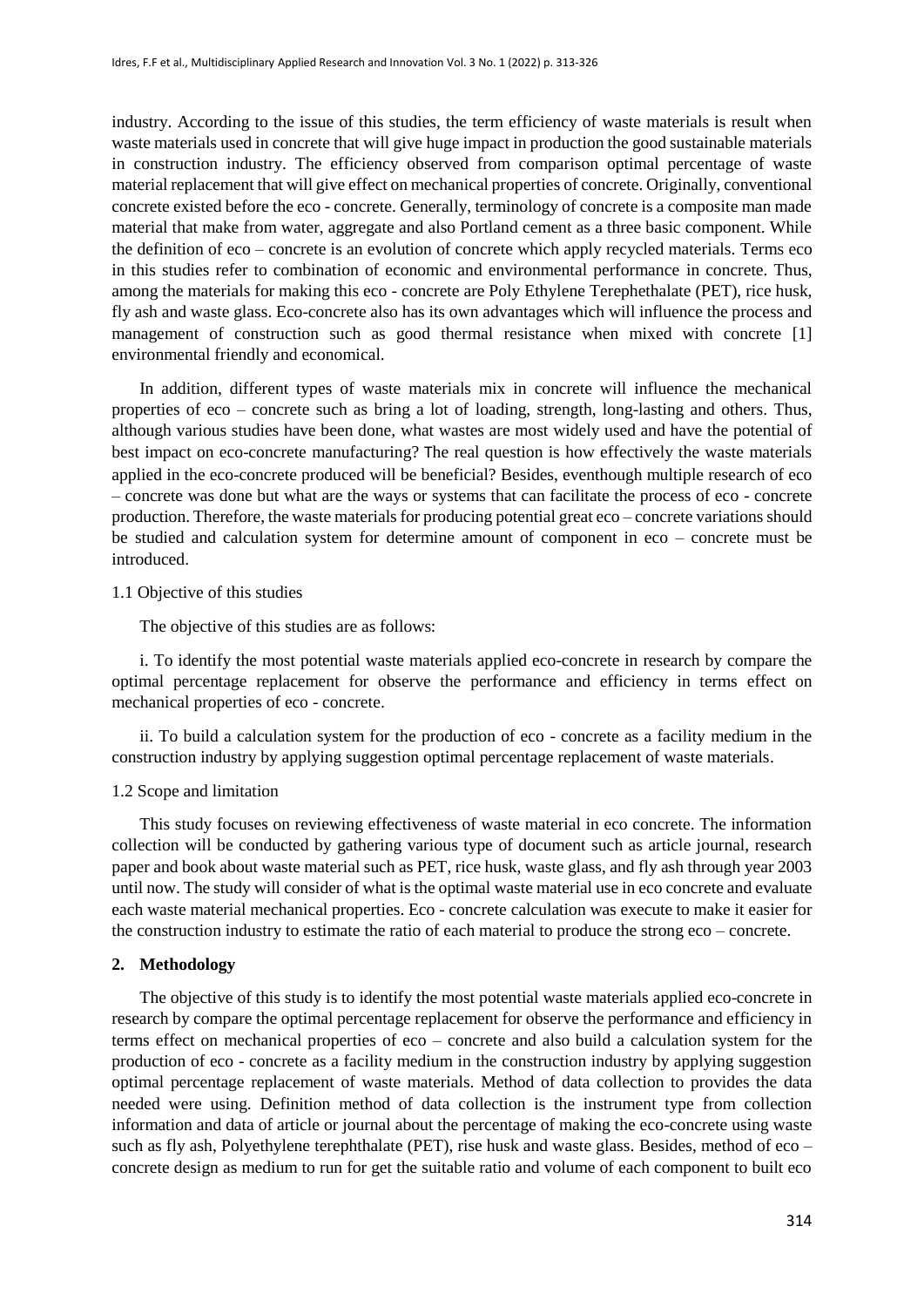– concrete was used. Both methods use in this study are involve qualitative and quantitative approach. The critical review process involve qualitative approach which is a method that is mostly expressed in words in other means is non-numerical and the quantitative approach is a method of data analysis where including numbers and graphs. This kind of method is using for assumptions and conclusions from number of sources such as article journals and research paper that were analyse. After that, the practical method that applied in eco – concrete calculation by through Microsoft Excel which is involve quantitative approach also used. As illustrated in **Figure 1** shows the flowchart of this studies.



**Figure 1: Flowchart of this study**

#### 2.1 Method of data collection

Terminology of data collection is the process of collecting and quantify information from all relevant sources on variables of interest, in set of systematic fashion that allow one to answer mentioned research questions, test hypotheses and analyst the outcome [2].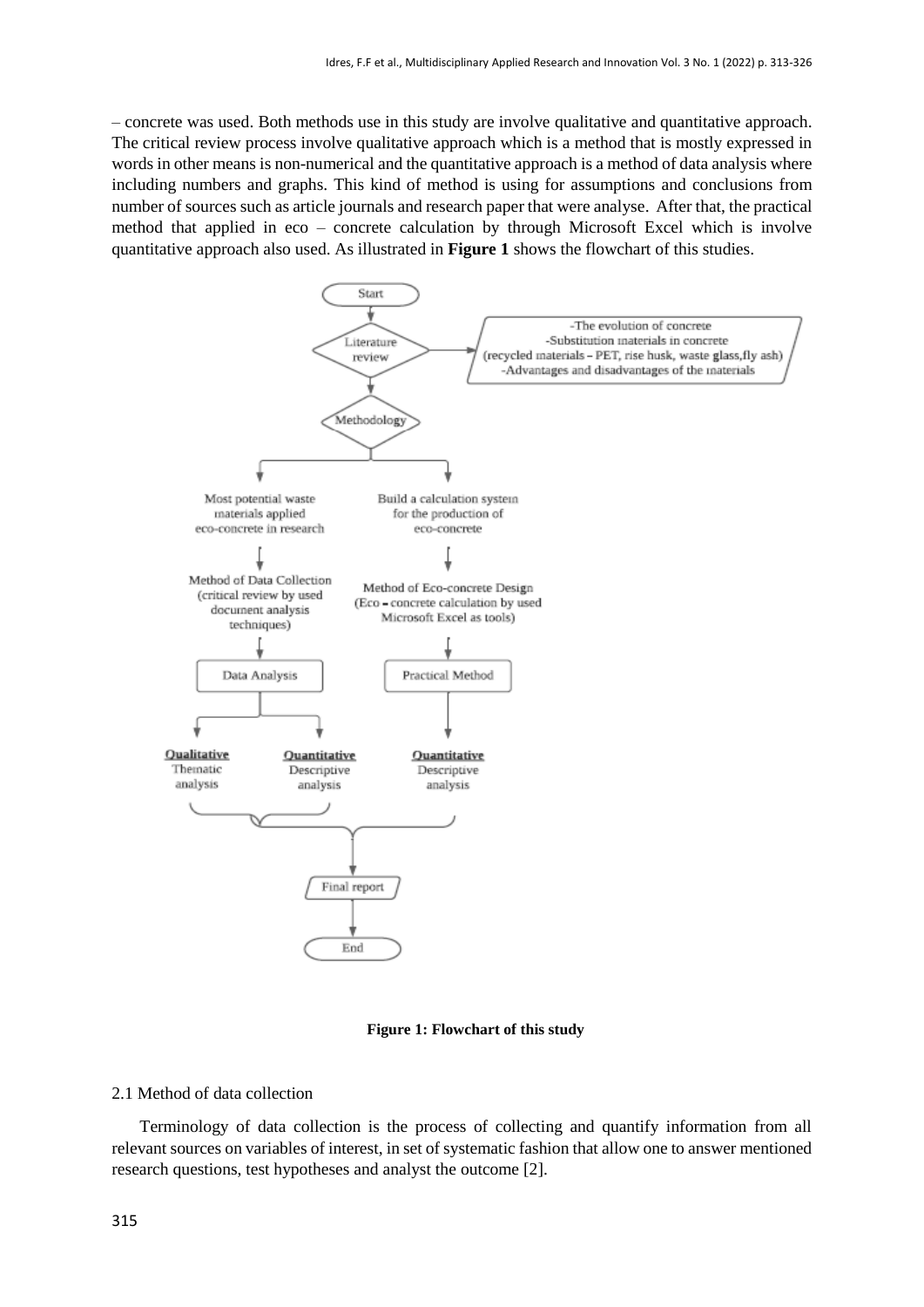# 2.1.1 Document analysis

Document analysis is a method based on secondary data. Various information research platforms have been accessed such as Google Scholar, Science Direct, Academia.edu, Research Gate and etc. Through this platform, the data was collect for this study from research materials such as journals, books, review article, research article and etc. This method is used to help the addition of information, especially for literature review and to achieve the objectives of which this method is very helpful in writing critical review. Critical review is related to the comparison in terms of number of application, optimum percentage replacement and performance observation in terms of mechanical properties of waste materials used in eco – concrete. In critical review, 30 article journals around range 2003 until 2021 were collected then reviewed. Based on the 30 journals collected, nine article journals on waste glass, six article journals on PET, six article journals on fly ash, five journal articles on rice husk ash and four journal articles where waste material is mixed with other materials.

# 2.2 Method of Eco – Concrete design

Method of Eco – Concrete design is a process of calculate mix ratio of the eco –concrete component by using formula and specifically format that designed in Microsoft Excel. In this method, estimation techniques are applied to determine the percentage content of waste material to be used. The determination percentage of the waste material content plays a very important role which will affect the ratio and volume required to produce eco - concrete. Therefore, the determination should be based on the user's own knowledge of which the proposed percentage can be estimate through comparison optimal replacement between different waste materials with efficiency observation on mechanical properties view.

# 2.2.1 Eco – Concrete calculation by Microsoft excel as tools

|  |  |  | Table 1: Template format for Eco - Concrete calculation |
|--|--|--|---------------------------------------------------------|
|--|--|--|---------------------------------------------------------|

Percentage component in eco - concrete

| Sand | ement |      | materiai<br>w aste                 | 'otal |
|------|-------|------|------------------------------------|-------|
| 18.2 | ر     | 34.J | $\overline{\mathcal{L}}\mathsf{U}$ | 100   |

| Sand               | Aggregate  |                |       |
|--------------------|------------|----------------|-------|
|                    |            | Waste material | Total |
| L.O                | 19         | 1.1            | 5.5   |
|                    |            |                |       |
| Concrete dimension |            |                |       |
| Length(cm)         | Height(cm) | Total $(cm^3)$ |       |
| 10                 | 10         | 1000           |       |
|                    |            |                |       |
|                    |            |                |       |

#### Volume for each component that needed in eco - concrete (cm<sup>3</sup>)

| 'emeni | Sand  |       | Waste<br>material |
|--------|-------|-------|-------------------|
| 273.0  | 182.0 | 345.0 | 200.0             |

Eco – concrete calculation show in **Table 1** is built to obtain the amount of cement, sand, aggregate and also waste materials needed to produce an eco-concrete for use in industry. This actual calculation can be categorized as quantitative method. A several formula that present at result and discussion section was applied in this calculation then was calculate just by through Microsoft excel. The function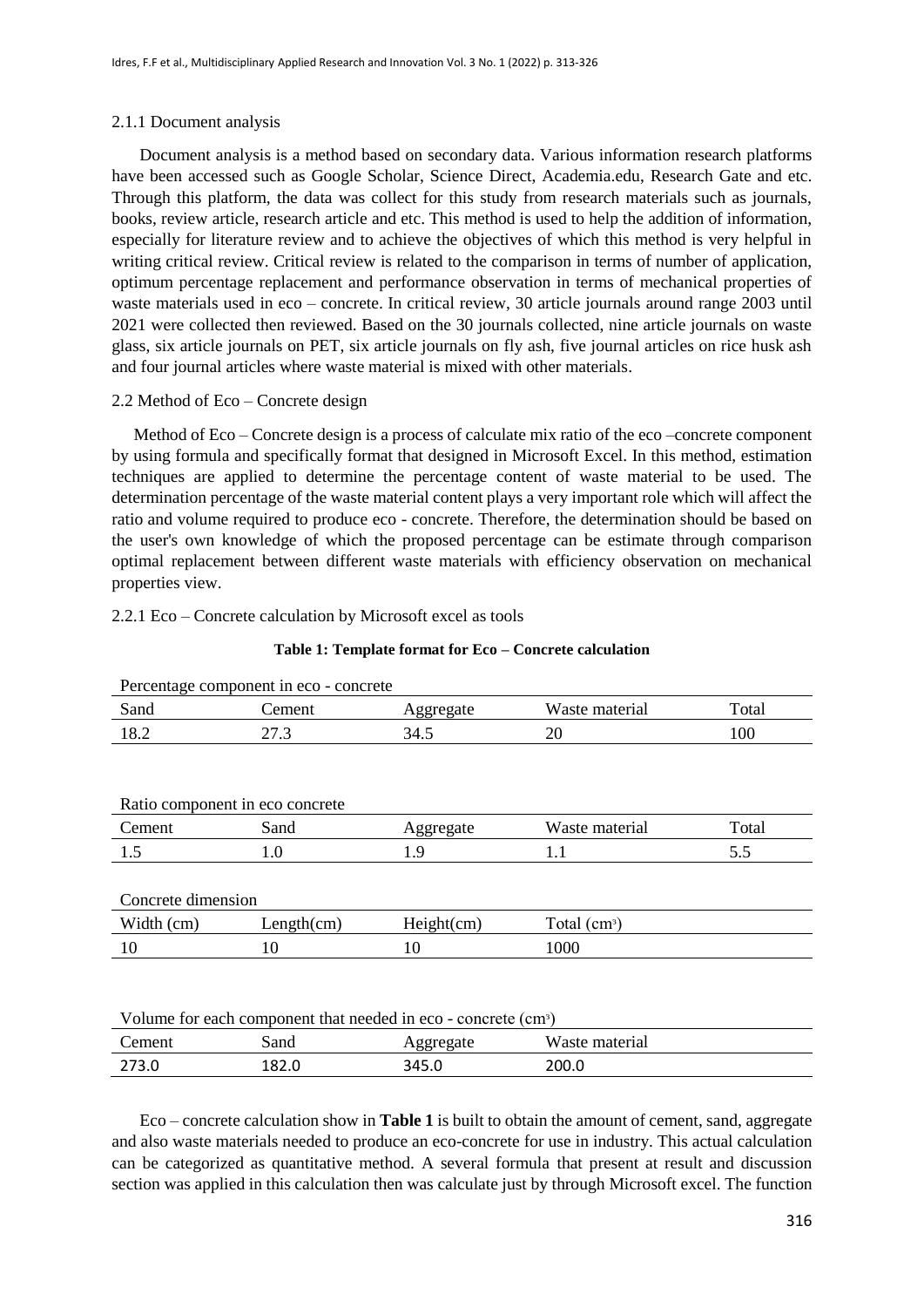that used in excel is sum. The concept of this calculation is ratio to find the right amount of volume each material in produce the eco – concrete. This eco – concrete calculation is divided to four section that started by calculate percentage of each material which is to find total percentage, the user need to remember that when waste material is added, the user need to calculate first the new percentage aggregate which is should be minus by the percentage of waste material. Then, followed by second section which is to find the ratio of each material by fixed total ratio for concrete was given. After that, the third section is depends on user to built eco – concrete with any suitable dimension but in this case fixed to 1000 cm<sup>3</sup>. The third section is related to the last section which is to determine the volume of each material needed that depends on the dimension of eco – concrete to built.

# 2.3 Method of data analysis

The act of efficiently applying factual and sensible devices to depict and show, pack and investigate information is known as data examination. A critical review is considerably more than a fundamental synopsis and it's anything but a careful assessment and examination of a book, article, or other medium. In this studies, critical review conducted by several process which is started from article research and collected. Then, the screening and refine were perform based on observe the methodology, laboratory sample and work procedure that used by researcher and analysis evaluated by multiple researcher. Graph as a way to represent quantitative data called as data visualization such as bar graph and pie chart. Bar graph is numerical values that represent by variable in a line or rectangle that has a same width while pie chart is a several divide section that represent as a whole.

# 2.4 Practical Method

In this studies, practical method was used during to run the eco – concrete calculation in Microsoft Excel. The format that set up in this software is linked to each section in calculation. For instance, when the user key – in value for the percentage of waste materials, automatically the ratio of each materials will be change. During set up the specifically format, all of the formula for percentage, ratio, volume of concrete and volume needed of each materials were checking to ensure the calculation do not have error. Testing of this calculation system also was execute in order to ensure this system built function smoothly.

# **3. Results and Discussion**

Result and discussion will explain about observation performance in terms of the comparison mechanical properties between concrete containing different materials such as waste glass, Polyethylene terephthalate, fly ash and rice husk ash and calculation system as an important medium by using Microsoft Excel as tools that must be apply in construction industry. The two main objectives were discussed based on the data finding are to identify the most potential waste materials applied ecoconcrete in research by compare the optimal percentage replacement for observe the performance and efficiency in terms effect on mechanical properties of eco – concrete and also build a calculation system for the production of eco - concrete as a facility medium in the construction industry by applying suggestion optimal percentage replacement of waste materials.

3.1 Most potential applied waste materials in Eco – Concrete with comparison of optimal percentage replacement that affected on mechanical properties between concretes containing different waste materials

Inclusion waste materials as partial replacement or additional in concrete is an advancement in construction research to form a sustainable eco - concrete that can be used by industry. A total of 30 journals have reviewed and evaluated the data focusing on four main waste materials that are often used in research, testing and production of products for industry application. Generally, it can be seen as a whole as in **Figure 2** Pie Chart of Total percentage quantity of waste materials applied in eco – concrete around 2000 – 2021 which shows the most applied eco -concrete in research and construction. The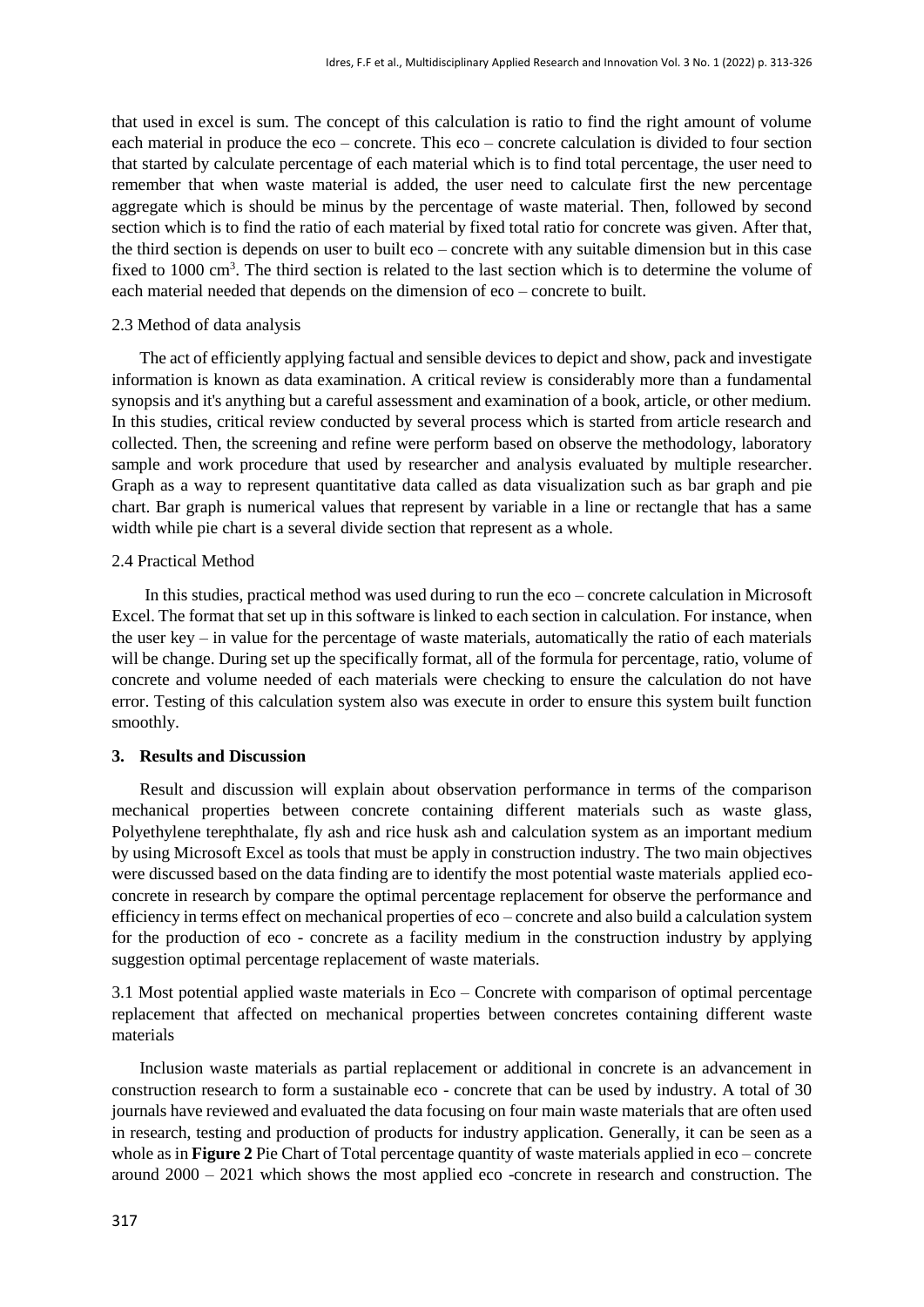highest waste materials are occupied by waste glass by 30%. Next, followed by 20% of PET and fly ash respectively. The lowest is RHA at 17%. However, there are also eco - concrete that applied a mixture of waste materials which has ranked the lowest below RHA by 13%. Waste material is most widely used because able to produce efficient eco –concrete rather than another material.



**Figure 2: Total Percentage Quantity of Waste Materials Applied in Eco – Concrete Around 2000 - 2021**

Based on the results obtained from the journal review, clearly shown in the bar chart of **Figure 3** Quantity of waste materials applied in eco – concrete around 2000 to 2010, the most widely used waste materials in eco - concrete is waste glass. According to [3] optimum replacement of finely milled waste glass (FMWG) is 10% because the strength decreased when over the limit. The optimum amount of FMWG that mention is adequate to react with all liberated lime [Ca(OH)2] generated from the cement hydration process to produce the stable and very dense cementitious compound; calcium silicate hydrate (CSH), which is responsible for enhancing all concrete strengths. All of the excess FMWG over the optimal content functioning only as a filler material and hence, lower strengths will observe due to the content of clinker reduced. Next, recommend by another researcher, the optimal content of waste glass to replace cement in the concrete is 40% [4]. With replace glass powder around 40%, the compressive strength increase after 28 days rather than substitute just 10%. The split tensile strength and flexural strength also increase with 4.4% and 100% respectively. Besides, eco - concrete that contains waste glass only, also found concrete that used waste glass but mixed with other materials. For instance, eco – concrete containing waste glass and fly ash. Studies by [5] suggested 10% from total weight of aggregate as a replacement content for waste glass and fly ash as a activation chemical. Next, research by [6] was compare the durability fine glass powder and fly ash but still has mention the optimum replacement of waste glass is 10%. Refers to the statement that clearly stated optimum replacement level of cement, the percentage replacement is depends on strength and hydration tests. From 2000 to 2010, it can be concluded that the majority of the most widely applied materials in eco – concrete is from materials that related with waste glass.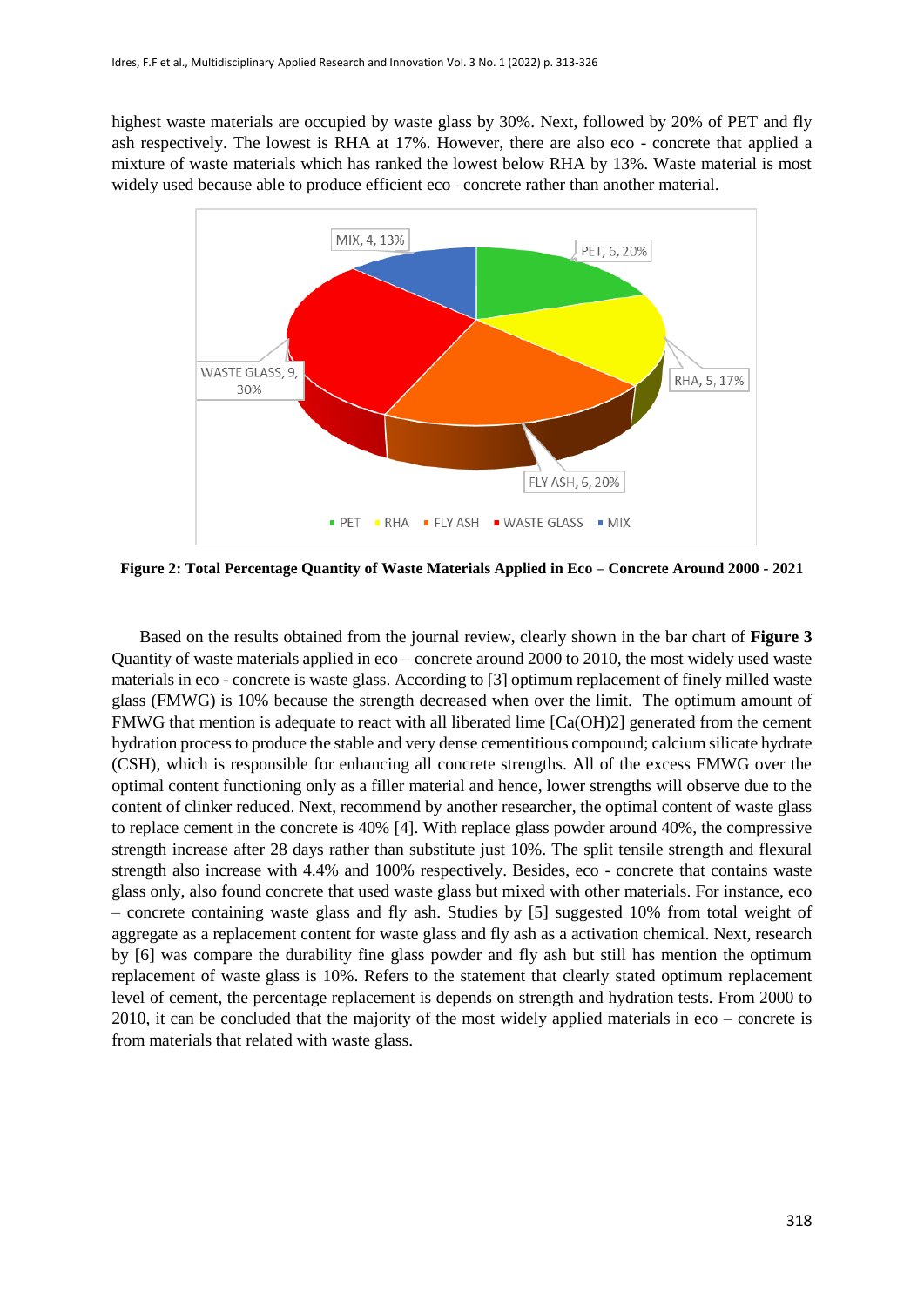

**Figure 3: Quantity of waste materials applied in eco – concrete around 2000 to 2010**

The application of waste glass into concrete is still one of the most widely used materials based on review, data analysis and observations from 2011 until 2021. According to **Figure 4** Quantity of waste materials applied in eco – concrete around 2011 until 2021, clearly that waste glass is still the highest percentage of material used to produce good quality of eco - concrete. Multiple researcher mentioned the optimal percentage replacement waste glass in concrete is 10% that can give good condition and positive impact during produce eco – concrete. Based on studies by [7] the remaining compressive strength after exposure to heat up to 700°C improved when the addition of 10% glass sand into concrete. As well as enhance remaining compressive strength, positive impact on carbonation resistance at long – term (56 - 91 days) will be observe. Besides, tests on concrete such as compressive strength tests conducted in [8] research explained that the optimal of glass replacement level is 10%. Obviously, can be observed in the testing that 10%, 15% and 20% glass addition lead to mean compressive strengths exceeding the control concrete and 10% cement replacement is one of that show the highest value after 90 days that involve progression of reaction. 25% glass cannot be the optimal of glass replacement level because lead to slightly lower result around 2% compressive strength if compare with control concrete. From the analysis that stated by researcher, concrete has waste glass as potential concrete that can produce compressive strength exceed control concrete strength in long period. Furthermore, other researchers declare statement that multiple studies reviewed mention the optimum replacement level of waste glass that gives maximum strengthen to concrete is 20% such as crushed waste glass as fine aggregate replacement and 10% if used fine glass powder as cement replacement. Contra indication by [9] emphasizing the optimum percentage replacement of waste glass is 25% that lead to enhance compressive strength rather than beyond 50% replacement than lead to produce just low strengthen concrete. Besides that, [10] recommend 20% as a percentage replacement of glass powder that can produce eco – concrete with highest compressive strength rather than applied just 10% or below 20% percentage replacement after 90 days. The compressive strength increase because pozzolanic reaction occurred. In this studies also mention the compressive strength will decrease if used 30% percentage content replacement of glass. However, contra investigation by [11] mention 50% of waste glass cullet as fine aggregate that achieve adequate concrete permeability and strength. Meanwhile, discuss in [12] studies that 16% is optimum replacement for waste glass aggregate. Generally, waste glass is approved to used in produce good eco – concrete that can use by industry.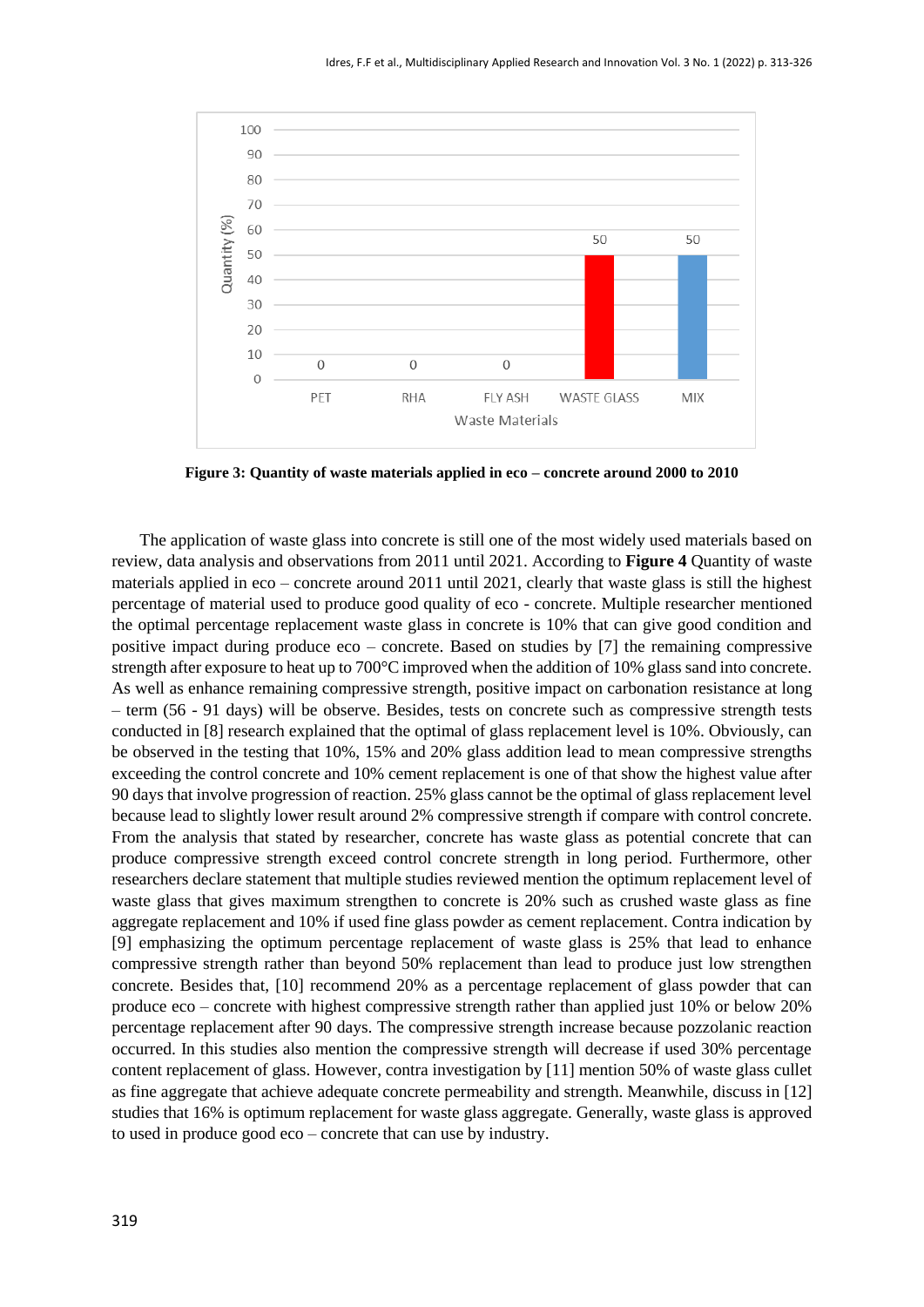

**Figure 4: Quantity of waste materials applied in eco – concrete around 2011 until 2021**

The second highest materials used in concrete to form eco - concrete were PET and fly ash which each accounted for 23.08%. Two out of six research on PET revealed that the optimal percentage of replacement amount is 2% as a fine aggregate in concrete. Based on [13] and [14] research, the compressive and split tensile strength increase rather than 4% and 6% replacement that can lead to decreased result. As same to another material that mention by multiple studies, 10% as an optimum substitute level of PET in concrete. Nevertheless, the compressive strength, tensile strength and also flexural strength still has declined slightly but not decrease significantly if compare with replace up to 10% above of PET [15]. Apart from that, according to one study, the ideal amount of PET added in concrete is 0.18% - 0.30%, which has a positive influence on energy absorption and toughness properties of the concrete against flexural load [16]. Although most of suggestion percentage replacement already lower but still has another studies applied just 0.75% as an optimum percentage replacement of PET in concrete. 0.75% as optimum percentage replacement of PET can produce greater resilient modulus and also affected to tensile strength [17]. Besides, another review stated 20% as percentage replacement of PET that shows greater workability but still the compressive strength is lower than conventional concrete. From the explanation about performance PET in eco – concrete, PET is one of recommended material that can be used during produce strong concrete because give benefit not only in terms of mechanical properties but also enhance the quality of environment by recycle the things that have PET.

[18] used 10% as replacement of cement by fly ash. In that studies, the result in the concrete testing explain the compressive strength of concrete containing fly ash is more higher rather than reference mixture that does not have fly ash as the additional or replacement content at 100 to 130 days. The situation occurs because fineness additive and additional materials that lead to pozzolanic reaction, indirectly give effect to pore structure and also reduce the total of porosity. Research by [19] indicate 10% from weight of cement as percentage substitute fly ash class F to cement that to build sufficient bond strength between fiber and cementitious properties. Besides that, in investigation by [20] the 10% of fly ash replacement also clearly illustrate highest value in compressive strength, split tensile strength and flexural strength test. The Saudi fly ash content very influence in resistance to abrasion that will give effect to the hardened strength of concrete. In addition, the flexural strength can be enhanced but need to mix with 0.08% structural fiber. Indirectly, the compressive and tensile strength also increase but if the content of structural fiber over 0.08%, then the contradict effect on concrete occur. The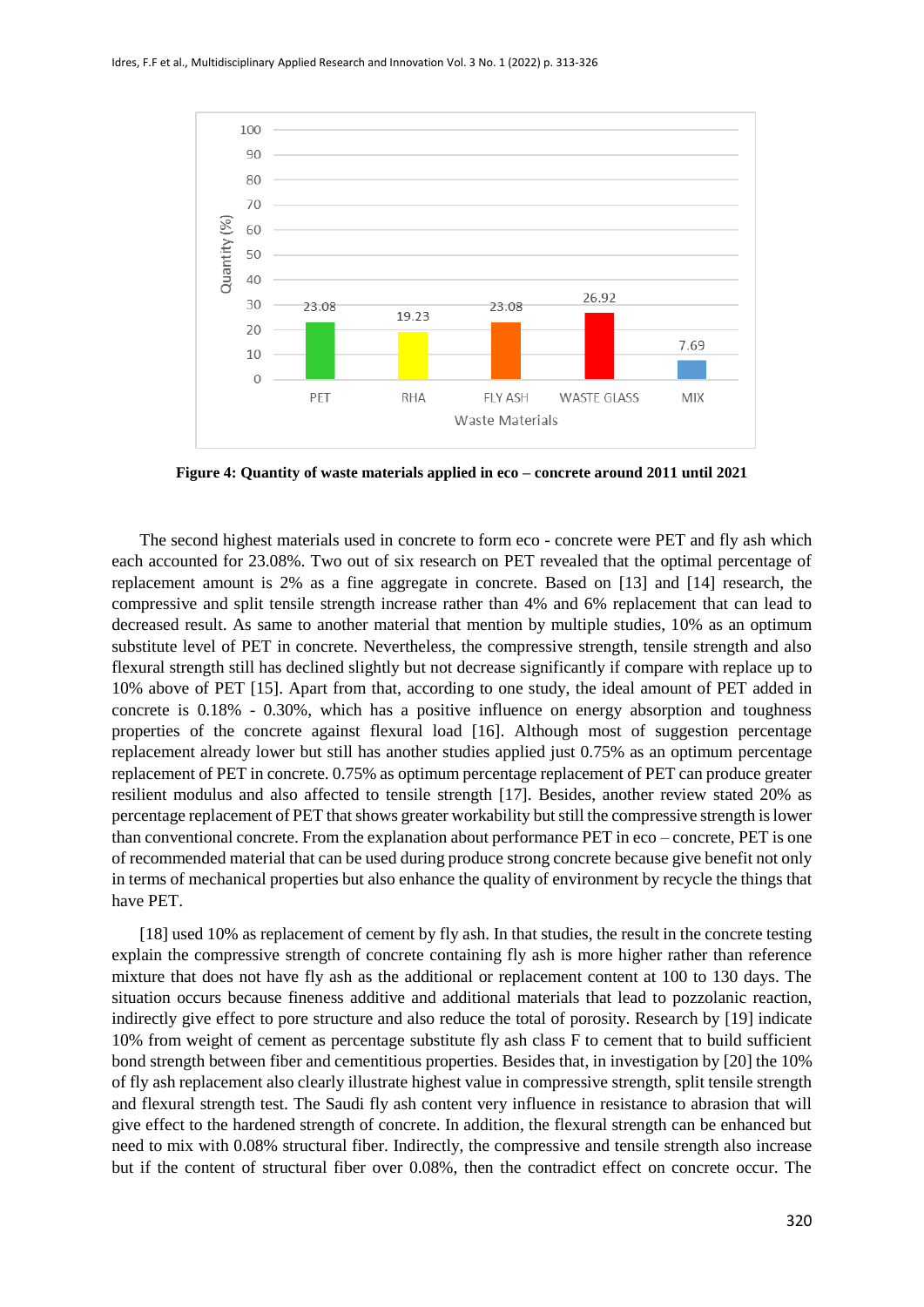optimal replacement fly ash level mentioned by [21] is 40%. The compressive strength of concrete containing fly ash just showed improvement between 28 untill 180 days. The reason to the situation occur because reaction between aluminosil particles and free portlandite to form cement compound is very slow. Different statement from [22] that 25% is optimal percentage replacement for fly ash can lead to the greater compressive strength of 80 MPa, highest resistivity but the percentage of fly ash content cannot be more than 25% because lead to the strength of the mortar specimen decrease. In addition, can lead to other disadvantages where content is a factor that affects pozzolanic activity. Different recommendation from [23] stated 35% of cement as percentage replacement of Class C fly ash that can built optimum strength in concrete. As a result, shows the highest value of compressive strength at 28-ages. Fly ash can be material that replacing in eco – concrete because shows good performance that influence by pozzolanic characteristics factor.

After that, the second lowest of the most applied material in eco – concrete during that time is eco – concrete that used rice husk ash. [24] declare 20% as a suitable percentage of content in concrete. However, the increased strength of concrete containing RHA lower than normal concrete at early age but shows strength development after 270 days as presented in **Figure 5**. The partial replacement of cement by 20% RHA also shows tensile strength as including in Figure. The tensile strength of concrete containing RHA still lower if compare with normal concrete during 90 days and below ages but more greater rather than conventional concrete at later ages. In contrast, revealed by [25] the optimum content of replacement level for Ordinary Portland Cement (OPC) is between 10% to 30% that enhance the compressive strength of concrete. However, if the content replacement is over 30%, the strength of concrete will be reduced. Percentage replacement of RHA is one of factor influence to produce good concrete. For instance, the right amount of RHA can reduce permeability, control effect of alkali – silica reactivity, improve workability and most importantly can enhance the consistency blended mixture of OPC and RHA. Corrosion resistance and strength of concrete also will be more effective than conventional concrete if applied the suitable percentage amount replacement of RHA. Suggested by [26] the optimum replacement amount for WRHA is 25%. The effect by replace 25% WRHA is make bulk density decrease without give impact to compressive strength. Nevertheless, different investigation with [27] that stated the optimum content of percentage replacement RHA is up to 10% can build strength development and produce the durable concrete specimen. Another review mention 20% as percentage replacement of RHA that give improvement in compressive strength and, corrosion potential can be decrease [28]. Replace RHA in concrete shows the positive effect on concrete but still have side of bad impact.



**Figure 5: Development of compressive strength with age** [24]

Although multiple studies show that a type of waste material is able to produce strong eco - concrete but there are minor studies that investigate the mixing of waste material with other additional materials. In this studies, two out of 26 studies from 2011 until 2021 applied mix of materials to produce eco –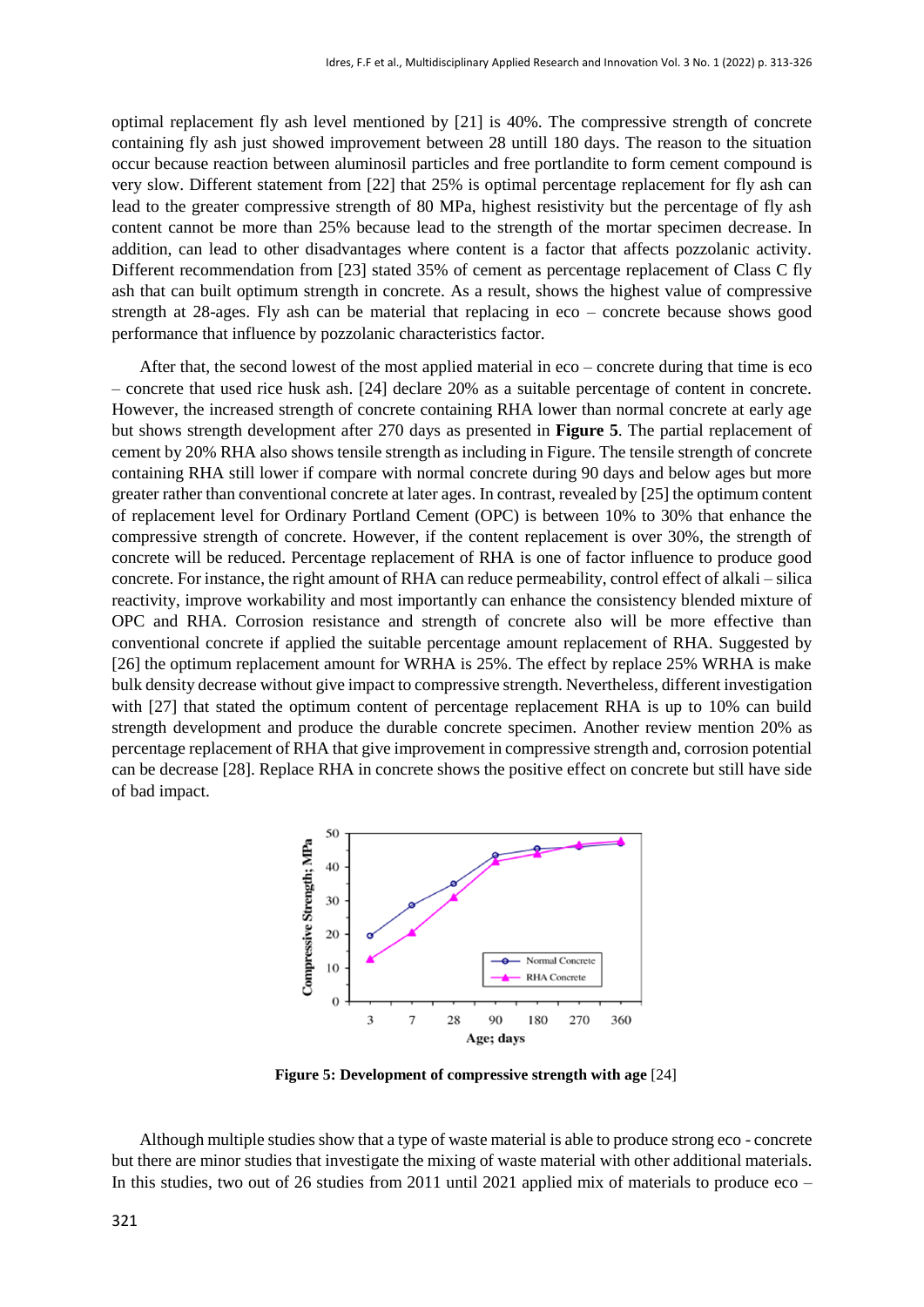concrete. For example, [29] recommend the mixture must 0.25% PET, 35% Fly ash and 5% Nano Silica (NS) into concrete that generate 49.6% compressive strength and 30% flexural strength at 400 °C but both of the characteristic will decrease if temperature increase. Basically, presence of Fly ash and NS will influence in refinement of pores that can enhance the mechanical properties of concrete. However, if NS not exists in substitute materials, mechanical properties will affect and shows bad impact of concrete. Besides, [30] mix waste glass and silica fume to produce good material replacement of cement. Substitute 15% from cement to silica fume lead to result of porosity of concrete decrease and enhance hydration reaction rate. While replacing 10% with glass powder can curb the strength properties of concrete from adverse effect but the glass powder that used should in 0 to 75 μm range. With applying 15% silica fume and 10% waste glass, the mechanical properties such as compressive strength, tensile strength and also flexural strength can be enhanced. Mix of material is one of good suggestion material for another researcher that want to produce good concrete and also built sustainable environment.

The most waste materials applied in eco – concrete since 2003 until 2021 is waste glass or glass powder. The factor that encourage multiple researcher to use waste glass are performance of the concrete that can view and observe from mechanical properties. Majority of studies used below 20% as an optimum percentage replacement of waste glass or glass powder to improve development strengthen of concrete. With applying waste glass in eco – concrete, the highest value of compressive, tensile and flexural strength can be achieved. In addition, numerous research declare that waste glass also can give good result in terms of mechanical properties and strengthen that similar with conventional concrete. Therefore, waste glass as material in eco – concrete is recommended because give more benefit that not only improve mechanical properties but also can reduce cost especially on landfill, produce more economical building material, protect environment and others.

# 3.2 Eco – Concrete Calculation System

Based on the critical review, simple calculations can be makes to calculate basic ratio and how much material is needed to make a concrete sample based on the content of material such as PET, Rice Husk, Fly Ash and Waste Glass. The calculation is use by using ratio such as on the right side it has value of waste per total that in percentage and the left side the ratio we need per the total ratio given. User just add the input for any content of material that in percentage and also the volume of square shape sample concrete. After that, excel will calculate the amount needed in kilogram cube  $(kg<sup>3</sup>)$ . The significance of this eco – concrete calculation system is facilitate the production of eco - concrete for use in the construction industry where eco - concrete producers can save time during determining the appropriate ratio and volume to make eco - concrete. Besides, this calculation system can be introduced especially to internship student of Civil Engineering as potential innovation that improve process during produce eco – concrete.

# 3.2.1 Step of Eco – Concrete calculation system

i. For this the user can input the percentage they wanted for waste material. at first each material that is sand, cement and aggregate has a fixed value that is 18.2%, 27.3% and 54.5% respectively. If the input for waste material is 20% it will subtract the amount of aggregate only to make the total percentage is 100%. As present in Eq.1 and Eq.2 the formula that used in this section.

| Percentage component in eco - concrete |         |            |                |              |      |
|----------------------------------------|---------|------------|----------------|--------------|------|
| Isand                                  | Icement | laggregate | waste material | <b>total</b> |      |
| 18.2                                   | 27.3    | 34.5       | 20             |              | LOOI |

New percentage of aggregate =  $54.5 -$  waste material Eq. 1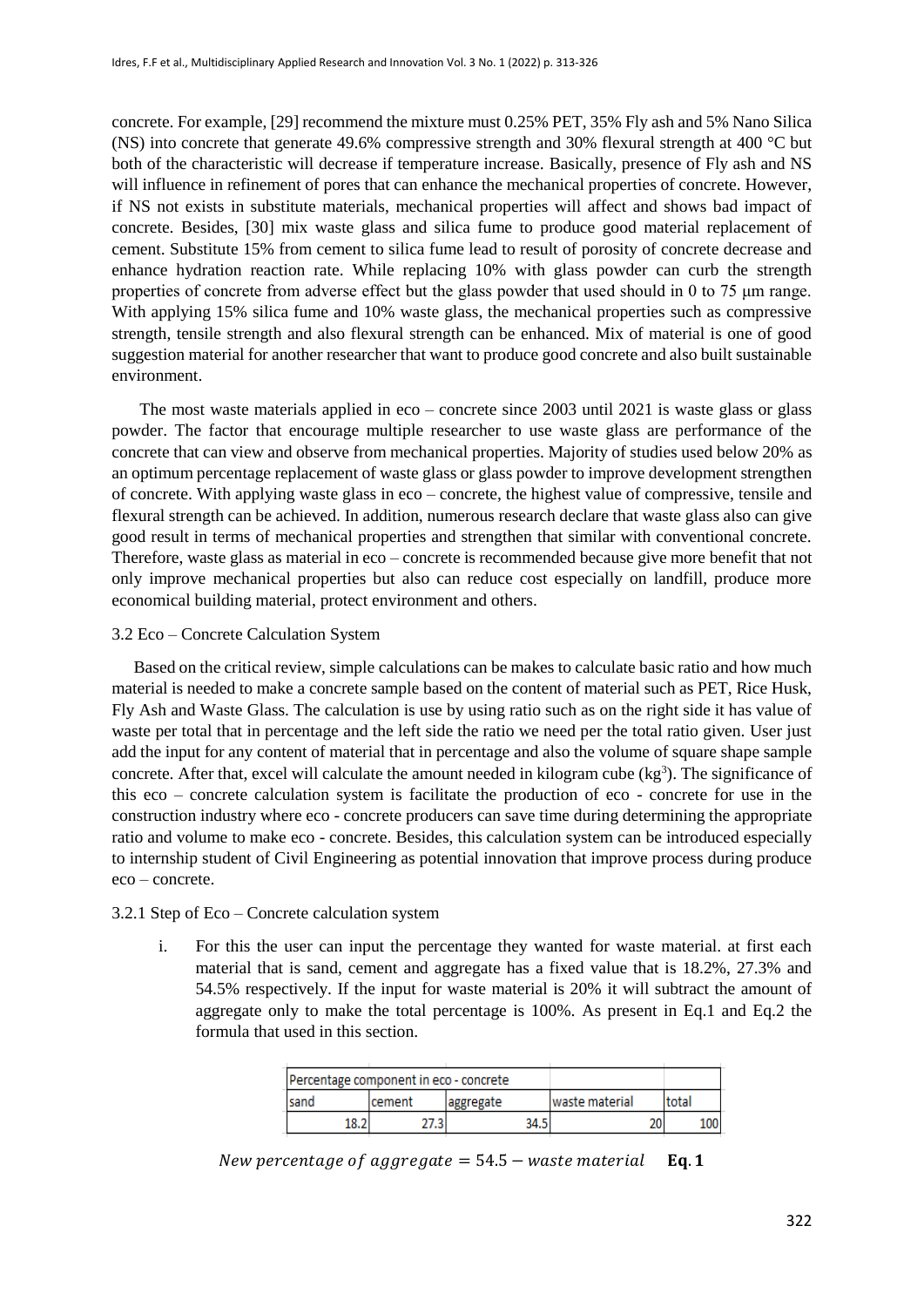Total of precentage =  $\Sigma$  sum of percentage of material **Eq. 2** 

ii. For second step is it will calculate ratio needed for each waste material. The formula use as in Eq.3:

| Ratio component in eco concrete |       |           |                |       |  |
|---------------------------------|-------|-----------|----------------|-------|--|
| <b>cement</b>                   | Isand | aggregate | waste material | total |  |
|                                 |       | ۰         |                |       |  |

| $Ratio X =$ | Percentage of material | $x \Sigma$ Ratio Eq. 3 |  |
|-------------|------------------------|------------------------|--|
|             | $\Sigma Percentage$    |                        |  |

iii. This is how to calculate concrete dimension in  $cm<sup>3</sup>$ . Formula present as Eq.4 used in this section.

| Concrete dimension |            |            |                          |
|--------------------|------------|------------|--------------------------|
| width (cm)         | length(cm) | height(cm) | total (cm <sup>3</sup> ) |
|                    | 10         |            | 1000                     |
|                    |            |            |                          |

# Volume of concrete = Length x Wide x Height  $Eq. 4$

iv. Lastly, for this table the user can calculate the volume needed for each material. The formula use shown as in Eq.5.

| Volume for each component that needed in eco - concrete (cm <sup>3</sup> ) |       |            |                 |
|----------------------------------------------------------------------------|-------|------------|-----------------|
| cement                                                                     | sand  | laggregate | Iwaste material |
| 273 G                                                                      | 182.0 | 345.0      |                 |
|                                                                            |       |            |                 |

Volume 
$$
X = \frac{ratio\ of\ material}{2ratio}
$$
 x volume of concrete **Eq. 5**

 $X = material$ 

# **4. Conclusion**

The most used waste material in eco concrete according to the most studied in recent years is waste glass. 30% of the research paper studied were mostly is waste glass and follow by fly ash 20%, PET 20%, rice husk 17% and the rest is mix waste material. One of the improved eco concrete is using only 10% of waste glass can maximum achieved compressive strength and can withstand 700°C. For the other waste material, its effects in their league such as the best measure of PET included cement is 0.18% - 0.30%, which affects energy retention and sturdiness properties of the substantial against flexural load. 20% as percentage replacement of rice husk that give improvement in compressive strength and, corrosion potential can be decrease. Lastly, majority of research suggest 10% - 25% as fly ash replacement content that improve the quality of concrete in terms of mechanical properties. As the study is restricted to reviewing, therefore it only can be proved by analysing article journals and research paper in this studies which is more advisable to produce a sample in the laboratory in order to maximize the efficiency of waste material in eco – concrete.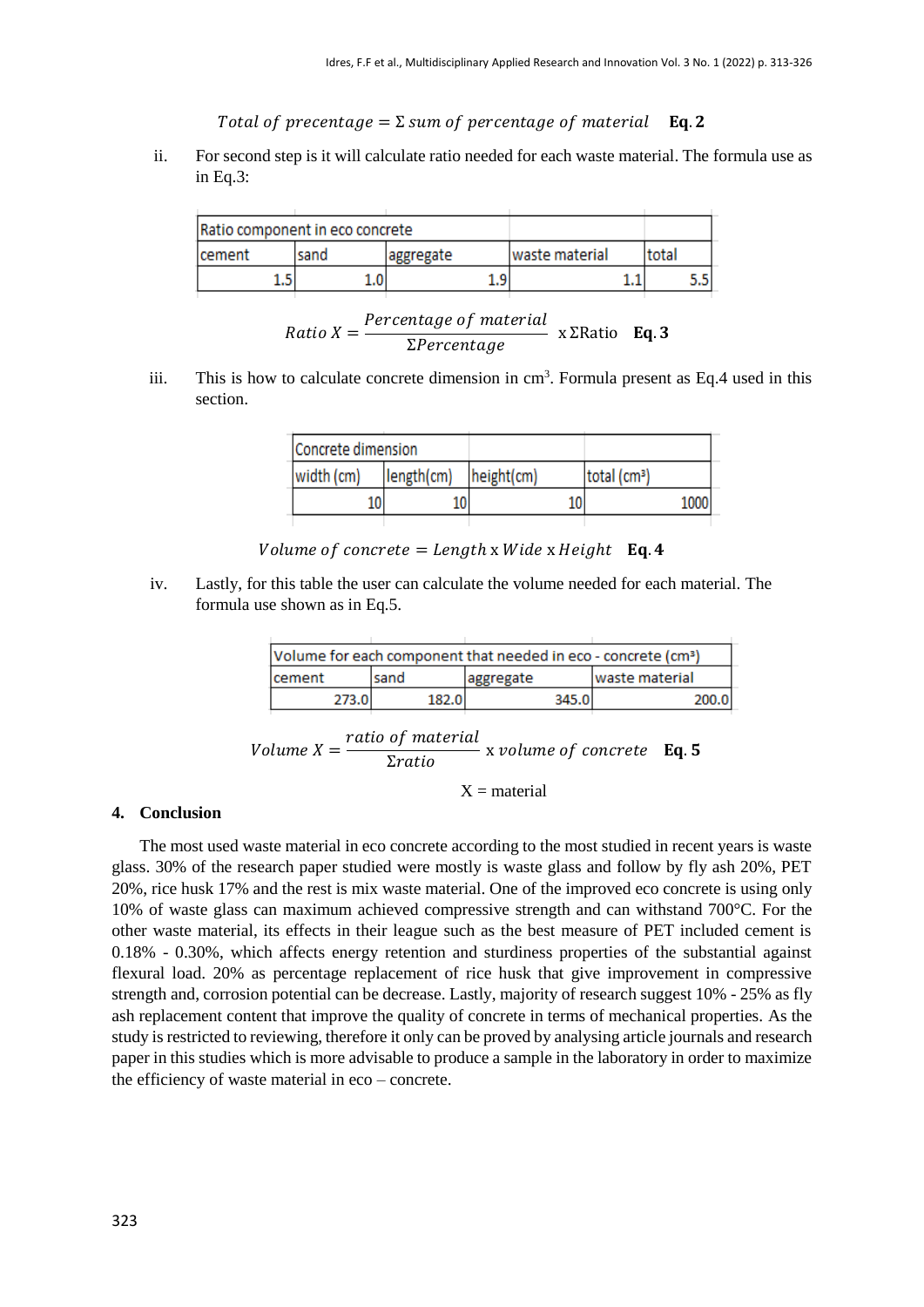#### **Acknowledgement**

This research was made by Final year project of Diploma Civil Engineering students. The authors would also like to thank the Centre For Diploma Studies (CeDS), Universiti Tun Hussein Onn Malaysia for its support.

#### **References**

- [1] D. Foti, "Preliminary analysis of concrete reinforced with waste bottles PET fibers," *Constr. Build. Mater.*, vol. 25, no. 4, pp. 1906–1915, 2011, doi: 10.1016/j.conbuildmat.2010.11.066.
- [2] M. E. Megel and J. A. Heermann, "Methods of data collection," *Plast. Surg. Nurs.*, vol. 14, no. 2, pp. 109–110, 1994, doi: 10.1097/00006527-199406000-00014.
- [3] I. M. Metwally, "Investigations on the performance of concrete made with blended finely milled waste glass," *Adv. Struct. Eng.*, vol. 10, no. 1, pp. 47–53, 2007, doi: 10.1260/136943307780150823.
- [4] W. : Www, G. Vijayakumar, M. H. Vishaliny, and D. Govindarajulu, "International Journal of Emerging Technology and Advanced Engineering Studies on Glass Powder as Partial Replacement of Cement in Concrete Production," *Certif. J.*, vol. 9001, no. 2, pp. 153–157, 2008, [Online]. Available: www.ijetae.com.
- [5] Z. Xie, W. Xiang, and Y. Xi, "ASR Potentials of Glass Aggregates in Water-Glass Activated Fly Ash and Portland Cement Mortars," *J. Mater. Civ. Eng.*, vol. 15, no. 1, pp. 67–74, 2003, doi: 10.1061/(asce)0899-1561(2003)15:1(67).
- [6] N. Schwarz, H. Cam, and N. Neithalath, "Influence of a fine glass powder on the durability characteristics of concrete and its comparison to fly ash," *Cem. Concr. Compos.*, vol. 30, no. 6, pp. 486–496, 2008, doi: 10.1016/j.cemconcomp.2008.02.001.
- [7] A. M. Rashad, "Recycled waste glass as fine aggregate replacement in cementitious materials based on Portland cement," *Constr. Build. Mater.*, vol. 72, pp. 340–357, 2014, doi: 10.1016/j.conbuildmat.2014.08.092.
- [8] G. M. S. Islam, M. H. Rahman, and N. Kazi, "Waste glass powder as partial replacement of cement for sustainable concrete practice," *Int. J. Sustain. Built Environ.*, vol. 6, no. 1, pp. 37– 44, 2017, doi: 10.1016/j.ijsbe.2016.10.005.
- [9] O. M. Olofinnade, A. N. Ede, J. M. Ndambuki, B. U. Ngene, I. I. Akinwumi, and O. Ofuyatan, "Strength and microstructure of eco-concrete produced using waste glass as partial and complete replacement for sand," *Cogent Eng.*, vol. 5, no. 1, pp. 1–19, 2018, doi: 10.1080/23311916.2018.1483860.
- [10] H. A. Elaqra, M. A. A. Haloub, and R. N. Rustom, "Effect of new mixing method of glass powder as cement replacement on mechanical behavior of concrete," *Construction and Building Materials*, vol. 203. pp. 75–82, 2019, doi: 10.1016/j.conbuildmat.2019.01.077.
- [11] J. X. Lu, X. Yan, P. He, and C. S. Poon, "Sustainable design of pervious concrete using waste glass and recycled concrete aggregate," *J. Clean. Prod.*, vol. 234, pp. 1102–1112, 2019, doi: 10.1016/j.jclepro.2019.06.260.
- [12] A. ZAVA, S. APEBO, and P. T. ADEKE, "The Optimum Amount of Waste Glass Aggregate that can Substitute Fine Aggregate in Concrete," *Aksaray Univ. J. Sci. Eng.*, pp. 0–2, 2020, doi: 10.29002/asujse.808557.
- [13] S. Chowdhury, A. T. Maniar, and O. Suganya, "Polyethylene Terephthalate ( PET ) Waste as Building Solution," *Int. J. Chem. Environ. Biol. Sci.*, vol. 1, no. 2, pp. 2320–4087, 2013.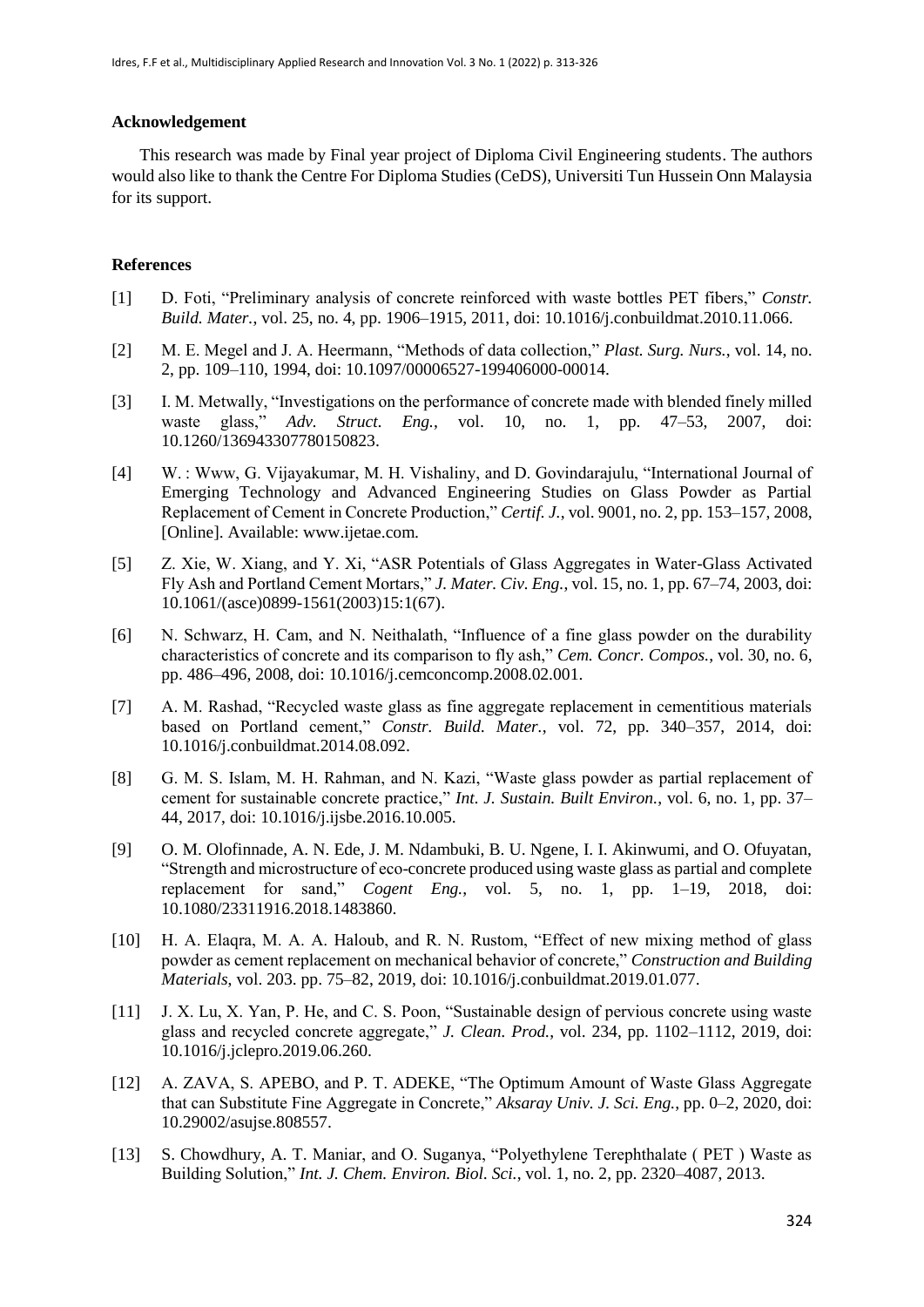- [14] M. Sulyman, J. Haponiuk, and K. Formela, "Utilization of Recycled Polyethylene Terephthalate (PET) in Engineering Materials: A Review," *Int. J. Environ. Sci. Dev.*, vol. 7, no. 2, pp. 100– 108, 2016, doi: 10.7763/ijesd.2016.v7.749.
- [15] I. Almeshal, B. A. Tayeh, R. Alyousef, H. Alabduljabbar, and A. M. Mohamed, "Eco-friendly concrete containing recycled plastic as partial replacement for sand," *J. Mater. Res. Technol.*, vol. 9, no. 3, pp. 4631–4643, 2020, doi: 10.1016/j.jmrt.2020.02.090.
- [16] F. Pelisser, O. R. K. Montedo, P. J. P. Gleize, and H. R. Roman, "Mechanical properties of recycled PET fibers in concrete," *Mater. Res.*, vol. 15, no. 4, pp. 679–686, 2012, doi: 10.1590/S1516-14392012005000088.
- [17] A. O. Sojobi, S. E. Nwobodo, and O. J. Aladegboye, "Recycling of polyethylene terephthalate (PET) plastic bottle wastes in bituminous asphaltic concrete," *Cogent Eng.*, vol. 3, no. 1, pp. 1– 28, 2016, doi: 10.1080/23311916.2015.1133480.
- [18] N. Chousidis, E. Rakanta, I. Ioannou, and G. Batis, "Mechanical properties and durability performance of reinforced concrete containing fly ash," *Constr. Build. Mater.*, vol. 101, pp. 810– 817, 2015, doi: 10.1016/j.conbuildmat.2015.10.127.
- [19] M. D. Ikramullah Khan, M. A. Abdy Sayyed, G. Swamy Yadav, and S. Haripriya Varma, "The impact of fly ash and structural fiber on the mechanical properties of concrete," *Mater. Today Proc.*, vol. 39, pp. 508–512, 2020, doi: 10.1016/j.matpr.2020.08.242.
- [20] Y. H. Mugahed Amran, M. G. Soto, R. Alyousef, M. El-Zeadani, H. Alabduljabbar, and V. Aune, "Performance investigation of high-proportion Saudi-fly-ash-based concrete," *Results Eng.*, vol. 6, no. February, p. 100118, 2020, doi: 10.1016/j.rineng.2020.100118.
- [21] B. Ali, M. A. Gulzar, and A. Raza, "Effect of sulfate activation of fly ash on mechanical and durability properties of recycled aggregate concrete," *Constr. Build. Mater.*, vol. 277, p. 122329, 2021, doi: 10.1016/j.conbuildmat.2021.122329.
- [22] P. Kara De Maeijer *et al.*, "Effect of ultra-fine fly ash on concrete performance and durability," *Constr. Build. Mater.*, vol. 263, p. 120493, 2020, doi: 10.1016/j.conbuildmat.2020.120493.
- [23] T. R. Naik, R. Kumar, B. W. Ramme, and F. Canpolat, "Development of high-strength, economical self-consolidating concrete," *Constr. Build. Mater.*, vol. 30, pp. 463–469, 2012, doi: 10.1016/j.conbuildmat.2011.12.025.
- [24] R. Madandoust, M. M. Ranjbar, H. A. Moghadam, and S. Y. Mousavi, "Mechanical properties and durability assessment of rice husk ash concrete," *Biosyst. Eng.*, vol. 110, no. 2, pp. 144–152, 2011, doi: 10.1016/j.biosystemseng.2011.07.009.
- [25] M. R. Karim, M. F. M. Zain, and M. Jamil, "Strength of mortar and concrete as influenced by rice husk ash: A review," *World Appl. Sci. J.*, vol. 19, no. 10, pp. 1501–1513, 2012, doi: 10.5829/idosi.wasj.2012.19.10.533.
- [26] Y. Hamzeh, K. P. Ziabari, J. Torkaman, A. Ashori, and M. Jafari, "Study on the effects of white rice husk ash and fibrous materials additions on some properties of fiber-cement composites," *J. Environ. Manage.*, vol. 117, pp. 263–267, 2013, doi: 10.1016/j.jenvman.2013.01.002.
- [27] C. Fapohunda, B. Akinbile, and A. Shittu, "Structure and properties of mortar and concrete with rice husk ash as partial replacement of ordinary Portland cement – A review," *Int. J. Sustain. Built Environ.*, vol. 6, no. 2, pp. 675–692, 2017, doi: 10.1016/j.ijsbe.2017.07.004.
- [28] S. B. Basturk, C. E. J. Dancer, and T. McNally, "Recycling of Rice Husk Waste for a Sustainable Concrete: A Critical Review," *Pharmacol. Res.*, p. 104743, 2020, doi: 10.1016/j.jclepro.2021.127734.
- [29] I. H. Alfahdawi, S. A. Osman, R. Hamid, and A. I. AL-Hadithi, "Influence of PET wastes on